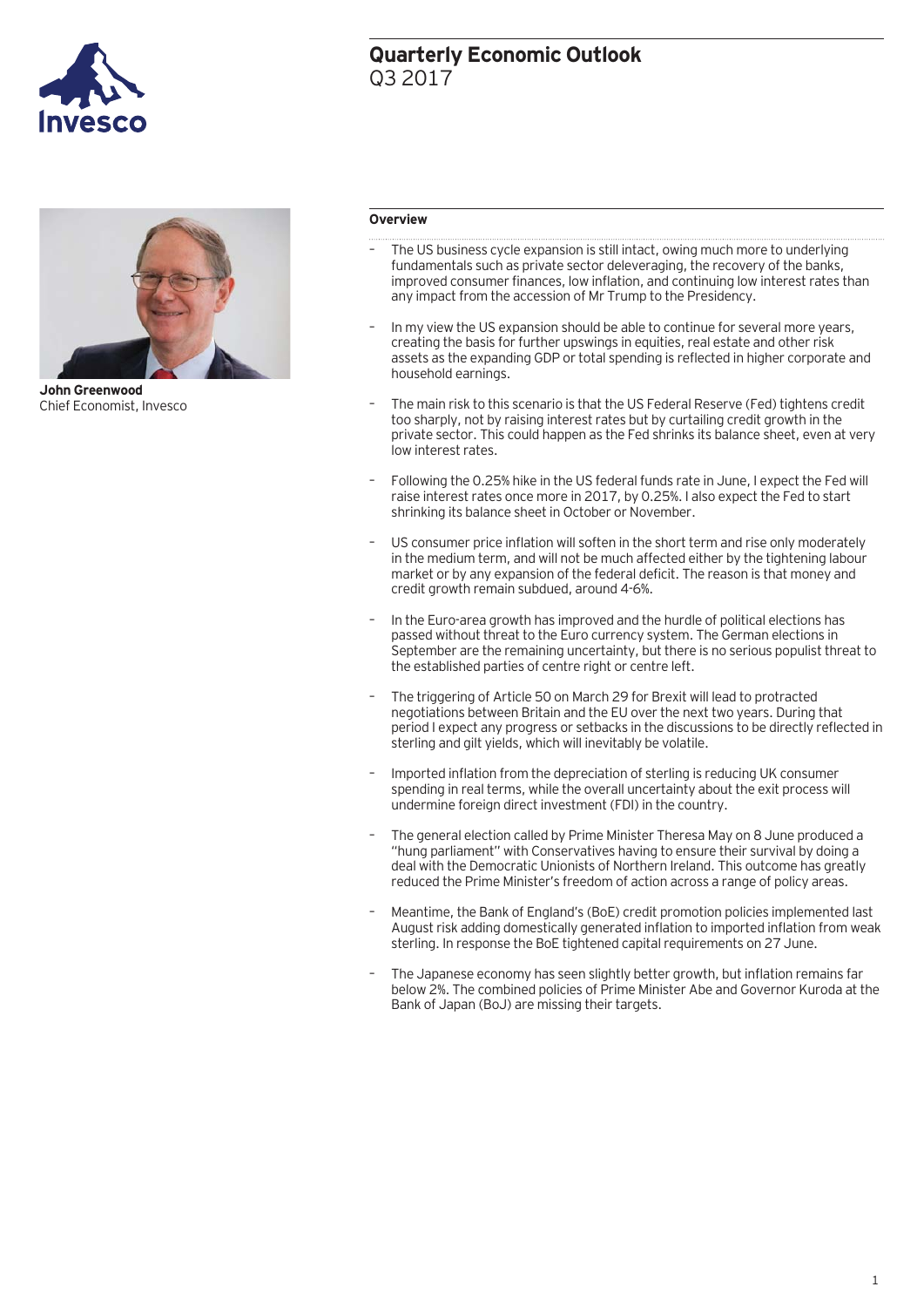- China has continued to alternate between squeezing and easing credit with the aim of keeping the economy on the rails ahead of the autumn National Congress. External trade figures have improved slightly, but this does not mark the start of a renewed export-led boom. Overcapacity in basic industries such as coal and steel, and rising non-performing loans in the banking system are constraining the growth of new investment.
- On the external side the Chinese authorities have been restricting capital outflows and attempting to encourage more inflows, enabling the currency to stabilise in recent months.
- In the commodity complex, oil prices remain under downward pressure thanks largely to the developments in US shale and the difficulty of maintaining the OPEC cartel under current conditions. The majority of base metal prices increased in anticipation of a strong Trump infrastructure programme, but the failure of those plans to materialise has meant that the rally has failed to gain ground. The upside for commodities in 2017 is limited in my view.



Source: Macrobond, as at 28 June 2017.

| Figure 2<br><b>Consensus Economics</b> |                                         |                      |                 |                      |
|----------------------------------------|-----------------------------------------|----------------------|-----------------|----------------------|
|                                        | 2016 Actual<br>2017 Consensus forecasts |                      |                 | (Invesco forecast)   |
| <b>Economies</b>                       | <b>Real GDP</b>                         | <b>CPI</b> inflation | <b>Real GDP</b> | <b>CPI inflation</b> |
| US.                                    | $\sqrt{2}$                              | L.3                  | 2.2             | 2 3                  |
| Eurozone                               |                                         |                      |                 |                      |
| l Ik                                   | -8                                      |                      | 16<br>$\Delta$  |                      |
| Japar                                  |                                         |                      | .               |                      |
|                                        |                                         |                      | 2.2             |                      |
| Canada                                 |                                         |                      | 25              |                      |
| .`hina                                 |                                         |                      | 66              |                      |
|                                        |                                         | $.5^{\circ}$         | 7.3             |                      |

Source: Consensus Economics, Survey Date: 12 June 2017.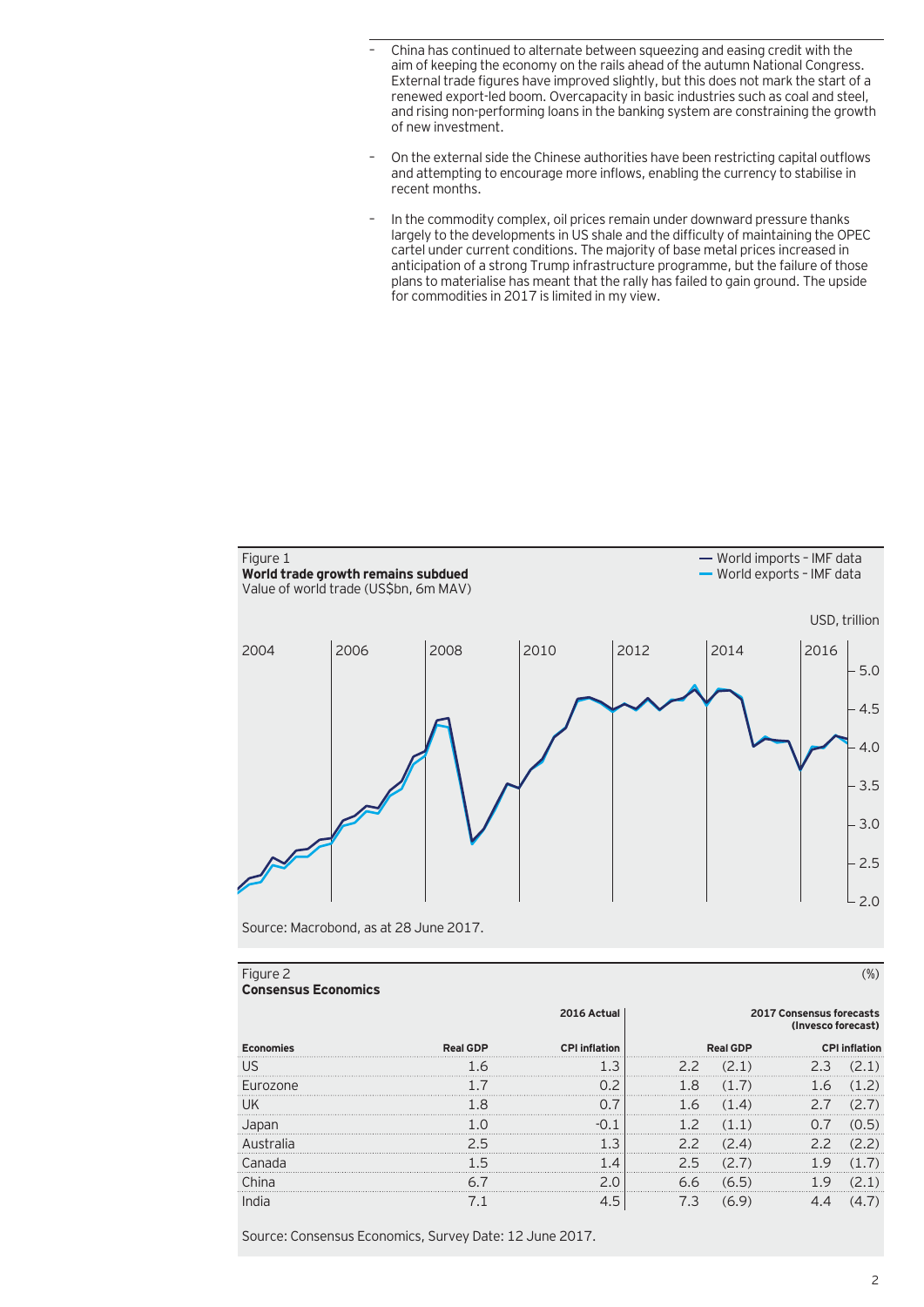# **United States**

After almost two quarters in office, President Donald Trump is falling far short of his intended progress, although he is nevertheless maintaining support among his core voter base. His executive orders on immigration have been countermanded by the courts while his reform of the Affordable Care Act (Obamacare) has been stopped and is being redrafted by the Senate and House. His plans for personal and corporate tax cuts, the introduction of a border adjustment tax and a profit repatriation scheme are being pushed into the future. His infrastructure spending plans (originally US\$1 trillion over 10 years, to be financed one quarter by the federal government, three quarters by private participation) are still in gestation. President Trump's only significant achievements so far are his executive orders allowing the go-ahead for the Keystone and XL pipelines, the appointment of Judge Neil Gorsuch to the Supreme Court, and his withdrawal from the TPP and NAFTA trade agreements and from the Paris Climate Change Treaty while blocking the closure of a number of coal-fired power stations. The business of government is proving harder than running a group of unlisted, privately owned property companies.

Meantime, the 17% rally in the S&P 500 index from November to June, though helped by the Trump rally, has in my view mainly reflected the strengthening business cycle upswing. In the short term, the "hard" indicators such as profits and revenue growth, industrial production or real GDP growth have been distinctly lacklustre. While it is possible that these may strengthen in coming months, there would need to be an extraordinary shift in performance to start to achieve Mr Trump's target of "at least 3.5% and as high as 4%" real GDP growth. Among the measures that might be expected to assist in reaching that goal are the President's intention of rolling back the Dodd-Frank Act on banking regulation and the plan to invest in improving infrastructure. If, as a by-product of these changes, faster money and credit growth can be achieved then it is entirely possible that nominal indicators such as final sales, nominal GDP and corporate profits could start to improve, but there is little sign of that so far. The slump in oil prices in particular - if continued - is likely to result in weaker capital spending later this year.

Meantime the Fed has continued with its policy of gradually normalising - not tightening - interest rates, raising the fed funds target range to 1.0-1.25% on 14 June. It has recently also spelled out how it intends to shrink its balance sheet over the next few years. The plan is to avoid any outright sales of Treasury or Mortgage-Backed Securities (MBS) but to allow a gradually growing volume of Fed holdings to mature and not to reinvest the proceeds as it has been doing up until now. Initially the runoff will start at US\$10 billion per month (possibly from September or October), but over the course of a year this will grow to US\$50 billion per month. This means that the Treasury and the government agencies will need to increase the size of their auctions in order to replace the Fed as a holder of their debt with private sector investors. In her news conference on 14 June, Fed Chair Yellen optimistically stated that this can occur "in the background" as the Fed continues with its interest rate hikes. This may well be misguided. Selling US\$50 billion of additional debt securities per month risks raising long term rates, tightening financial conditions and squeezing bank credit, and money growth. In my view the Fed will need to proceed with caution.

Already since September/October 2016, US bank lending growth has slowed from 8% p.a. to 4% p.a. in May, while M2 growth has slowed from 8% to 5.5%. Although bond issuance in the first quarter of 2017 was a vigorous US\$480 billion following record issuance of US\$1.54 trillion in 2016, the warning signs are flashing amber.

I forecast real GDP growth to improve slightly (compared to 2016) to 2.1% in 2017 and 2.4% in 2018. I expect consumer price (CPI) inflation to average 2.1% in 2017.



Source: US Federal Reserve 14 June 2017 and Invesco calculations.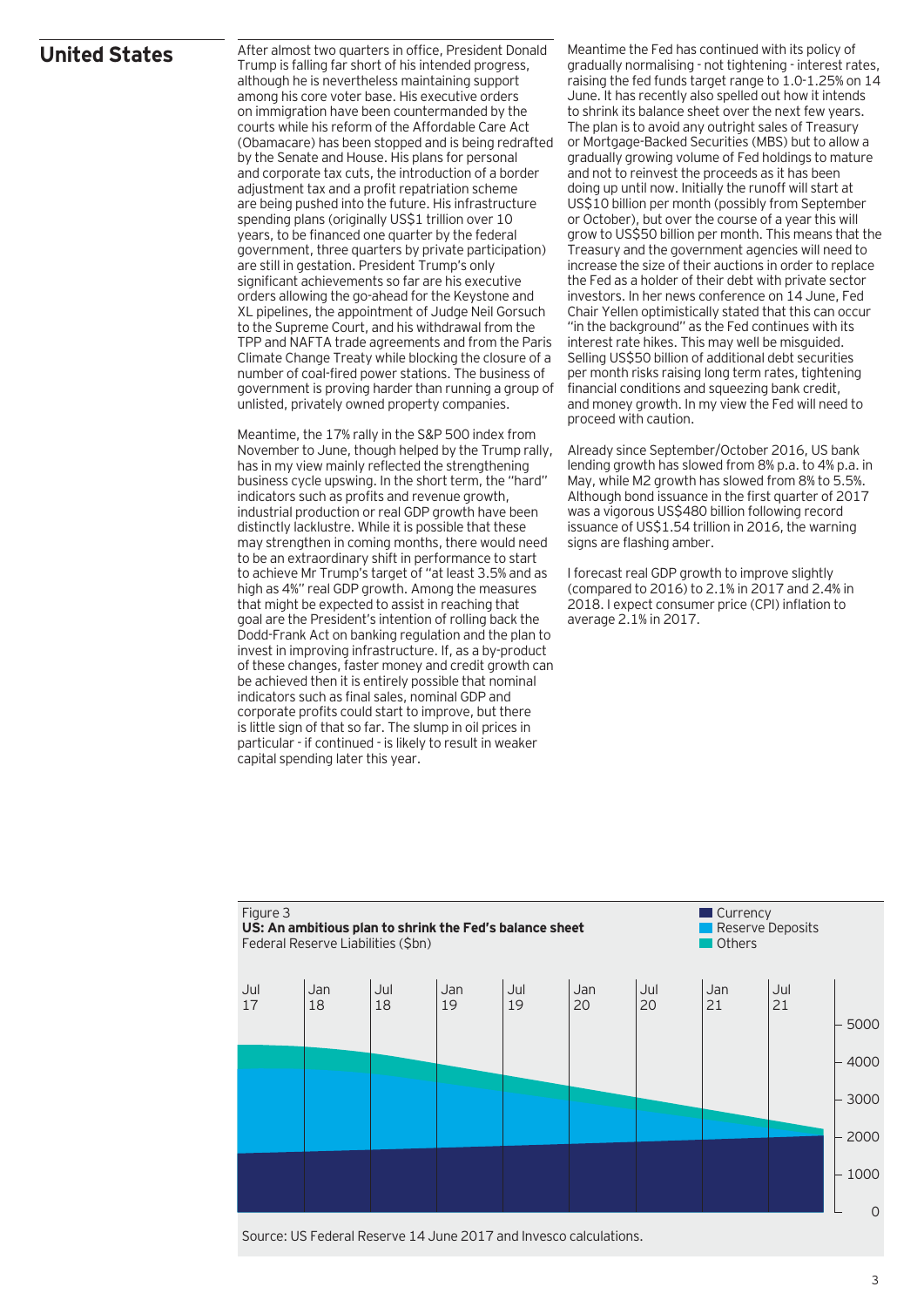### **The Eurozone**

With the completion of the French Presidential and State Assembly elections in May and June the political calendar in Europe will take a pause until the German elections in the autumn. In France, President Macron's victories in the Presidential race and in the parliament should enable at least a start on muchneeded labour market reforms although opposition from trades unions is expected to be fierce and possibly violent. Meantime the negotiations between the EU-27 and the UK over Brexit have begun and will no doubt proceed with varying degrees of heat and light through the next year and a half.

On the economic front the European economic situation has been gradually improving, although, as in the US, sentiment has been running ahead of reality. Real GDP growth in Q1 2017 increased to 1.9% year-on-year (from 1.7% in 2016), and 2.3% quarter-on-quarter annualised, its best showing since Q1 2015. The German IFO Business Climate Index for June increased to 115.1, the highest level since the initial rebound of activity in 2010 after the global financial crisis. Elsewhere, French real GDP growth improved to 0.5% quarter-on-quarter and 1.1% year-on-year while France's composite PMI for June reached the healthy level of 55.3. This indicates momentum is moving in the right direction but French unemployment is still woefully high at 9.6%. Perhaps the most encouraging feature of the Eurozone has been the apparent willingness to consider more budgetary integration at the European level following Macron's election as President and to consider his proposal to appoint an EU finance minister. In the periphery Ireland and Spain are recovering strongly, but Italy is still struggling with bank failures - a direct consequence of prolonged weak growth, although the 1.2% real GDP in the first quarter represented a modest improvement.

In the arena of monetary policy the European Central Bank (ECB) continues to purchase securities at a rate of €60 billion per month under its version of quantitative easing (QE) and the senior members of the Governing Council continue to emphasise the need to sustain the purchase programme until December 2017, or until the inflation rate picks up. For while real growth has improved, enabling the ECB to state that the downside risks have largely been eliminated and the risks going forward are balanced, at the same time the inflation rate has fallen back. In May the headline harmonised consumer price index slowed to 1.4% while the core measure (which excludes food and energy) slowed to 0.9%, both substantially undershooting the ECB's target of "close to but below 2%". One continuing problem, however, is the ECB's choice of QE strategy – buying securities from banks instead of non-banks, thus failing to boost the purchasing power of households and companies. As a result, M3 growth slowed in April to 4.9%, instead of growing at a more appropriate rate of 7-8% which would be feasible if all the ECB's asset purchases had been directed to non-banks.

The consensus forecast for Eurozone real GDP growth in 2017 has increased to 1.8%, slightly above my forecast of 1.7%. On the inflation front I expect inadequate M3 growth to continue, resulting in inflation at 1.2% for the year as a whole compared with a consensus figure of 1.6%.

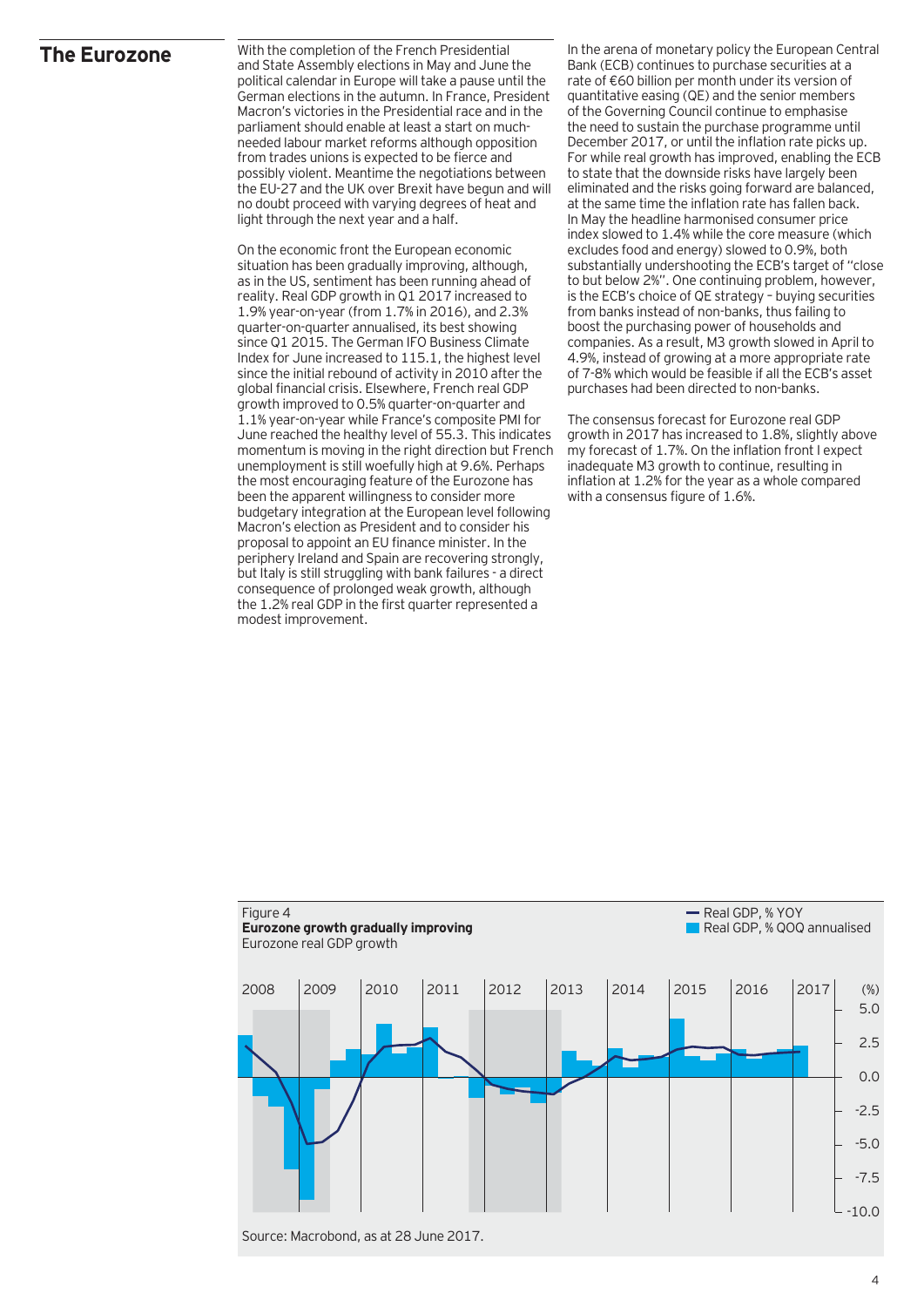# **United Kingdom**

The data for the first quarter of 2017 were the first that really started to reflect the adverse impact of the Brexit decision on the British economy. Real GDP increased at only 0.2% quarter-on-quarter but this was still 2.0% over the corresponding quarter of 2016 thanks to the strong performance in the three final quarters of 2016. Household spending in real terms slowed from 0.7% in Q4 2016 to 0.3% in Q1 2017 and, despite the weakness of sterling over the nine months since the referendum, imports increased while exports fell. This is typical of the "J-curve" pattern of adjustment of the external balance to exchange rate depreciations, initially worsening and only improving after an extended lag. In contrast, business investment defied the pessimists by increasing 0.6% compared with a decline of 0.9% in the preceding quarter.

As in the US and the Euro-area, UK survey data have generally remained more buoyant. For example the end-May PMI for manufacturing was 56.7, and that for services was 53.8, giving a composite of 54.4. These figures represent declines from 2014-15, but imply a meaningful recovery in sentiment from the period immediately following the referendum.

On the political front the two main developments in recent months have been the submission by the UK government of an application under Article 50 of the Lisbon Treaty to leave the EU on 29 March and the calling of a general election by Prime Minister Theresa May on 8 June. The Article 50 letter means that there will now be two years of negotiations on the terms of Britain's exit conducted between the European Commission (representing the remaining EU-27) and the UK government. Looking forward it is likely that these negotiations will be complex and tense, having knock-on effects on the pound, the gilt markets and investment prospects in the UK. The atmosphere has been further complicated by the failure of Theresa May to secure an overall majority in the House of Commons, and therefore the need to enter a "confidence and supply" agreement with the Democratic Unionist Party of Northern Ireland in order to ensure a majority on key votes (i.e. the vote on the Queen's speech outlining the government's legislative agenda, votes of confidence and votes on financial matters such as the annual budget).

In policy terms the BoE had kept its settings unchanged since last August and then on 27 June it decided to raise the "countercyclical capital buffer," or capital requirements of banks, by 0.5% of riskweighted assets (equivalent to £11.4 billion) and, at the same time, putting the banks on notice that it plans to raise the rate by a further 0.5% in November. The move comes against a backdrop that sees the BoE on the horns of a dilemma. On the one hand consumer credit has been growing too rapidly at 10.3% over the past year and deteriorating household finances could damage the creditworthiness of financial institutions, so it needs to tighten credit but on the other hand, the BoE would like to keep interest rates low to support investment spending and jobs during the Brexit negotiations. In my view, the BoE made a mistake in injecting new funds from last August when it decided to cut interest rates to 0.25% and start a new round of QE after money and credit growth had already accelerated from 4% in April 2016 to 8%. This is the main explanation for the strength of consumer spending since the referendum, which means that the latest adjustment of capital ratios will have little impact if money and credit continue to grow rapidly.

The acceleration in credit is also the main reason why the headline CPI inflation figure jumped to 2.9% in May - core CPI increased to 2.6% year-onyear - well ahead of the BoE's and financial markets' expectations. Essentially, domestic inflation is starting to be added to the imported inflation from the weaker pound. Already the consensus on the Monetary Policy Committee (MPC) is moving towards interest rate hikes, as was seen in the June meeting which voted 5-3 to maintain rates stable. Since then the BoE's chief economist has also said that he would soon be considering voting to raise interest rates. In sum, to curb inflation the MPC will sooner or later be compelled to raise rates.

For the year as a whole I forecast 1.4% real GDP growth and 2.7% consumer price inflation.

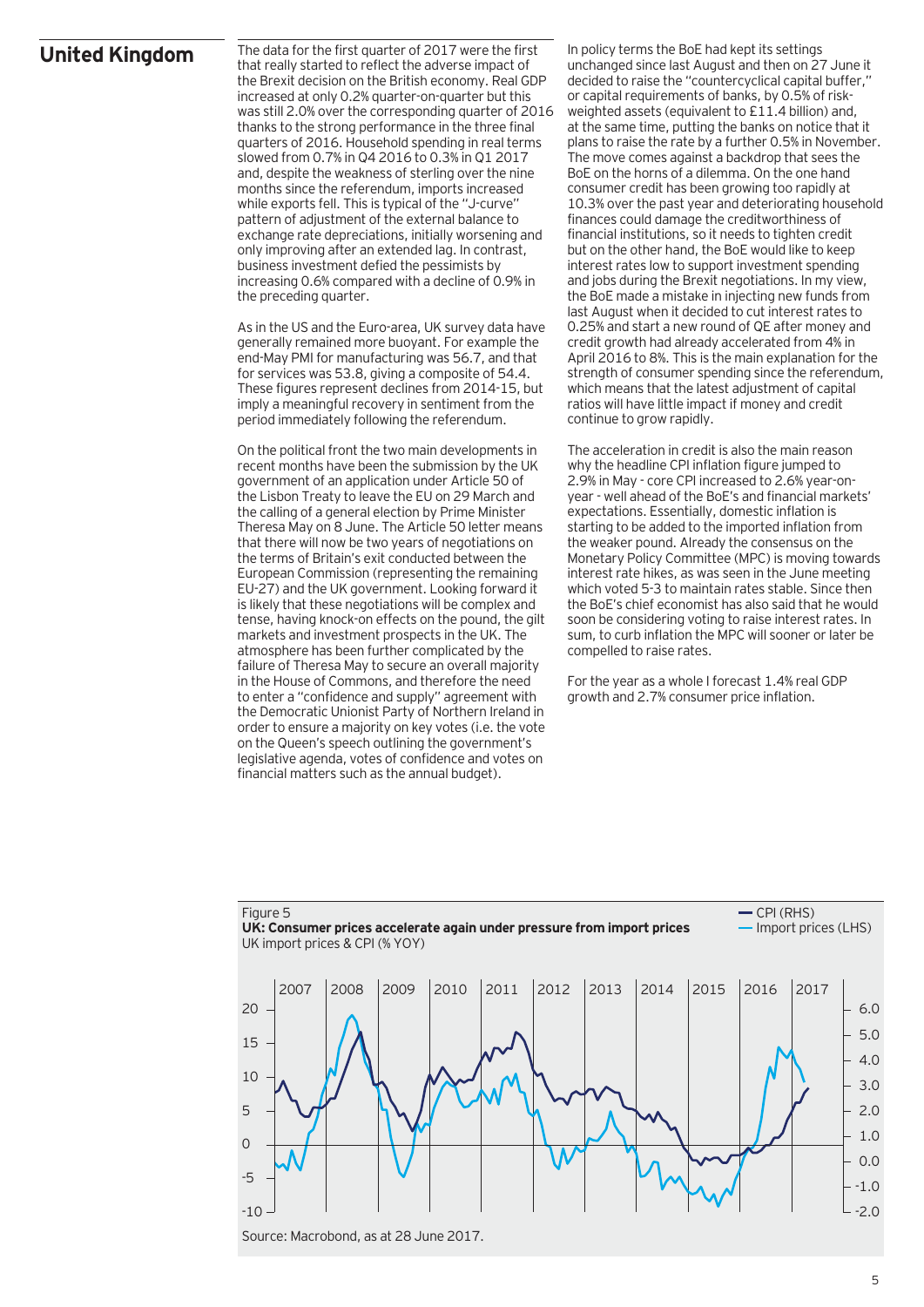## **Japan**

The Japanese economy delivered a real annualised GDP growth rate of 1.0% in Q1 2017, or 1.3% yearon-year. This growth rate was driven by a mild acceleration in consumption spending and continuing growth of exports. The depreciation of the yen during the last three months of 2016 has given a boost to exporters and corporate profits but it is doubtful whether the increased profits will be passed on to workers in the form of increased wages, even though the labour market is tight with unemployment at 2.9% and the job offers-to-applicants ratio at 1.48 in April, the highest level since the boom of the early 1970s. For perspective, since 2014 Japanese contracted or regular wages have grown at only 0.3% p.a. and total cash earnings have grown just 0.6% p.a.– both rates which look unlikely to change abruptly. Incidentally, the current experience in Japan of a tight labour market but low wage growth is strong evidence that the Phillips curve is not a good theory of inflation.

The "Abenomics" policy for reviving the economy via the "three arrows" of monetary expansion, fiscal stimulus and structural reform has been in operation for four and a half years but the economy has not responded as strongly as policy makers had hoped. Potential growth (a concept that includes the growth of the labour force and long-term productivity growth) is only at 0.7-0.8% p.a., largely because the labour force has been declining and productivity growth has slowed to below 1% since 2010. Meanwhile under the leadership of Governor Kuroda the BoJ's balance sheet has expanded by 200% since March 2013 when "Quantitative and Qualitative Easing" (QQE) was implemented. However, despite this massive expansion of the BoJ's assets, commercial banks' loans and deposits have only grown by 12% over the entire four years, or close to 3% p.a. The problem, aside from risk aversion by the banks, is that the BoJ's design of QQE is flawed since they purchase assets from banks rather than from the non-bank private sector, and they also still buy short-term paper. In effect the BoJ is relying on the banks to create loans (and hence deposits), instead of the BoJ circumventing the banks and creating new deposits directly by buying securities from non-banks. The result is that Japanese broad money M2 has not grown anywhere near rapidly enough to produce meaningful inflation or growth. In fact it has averaged just 3.6% p.a. since April 2013. However, it needs to grow about 6% p.a. over a sustained period of time for the policy to be successful. Japan's headline inflation rate for consumer prices was 0.4% in April, while the so-called "core-core" CPI – excluding fresh food and energy – was exactly flat over the year at 0.0%.

I expect Japanese real GDP growth to average 1.1% in 2017, while some weakening of the yen (not domestic monetary growth) will raise headline inflation CPI to 0.5% in 2017.

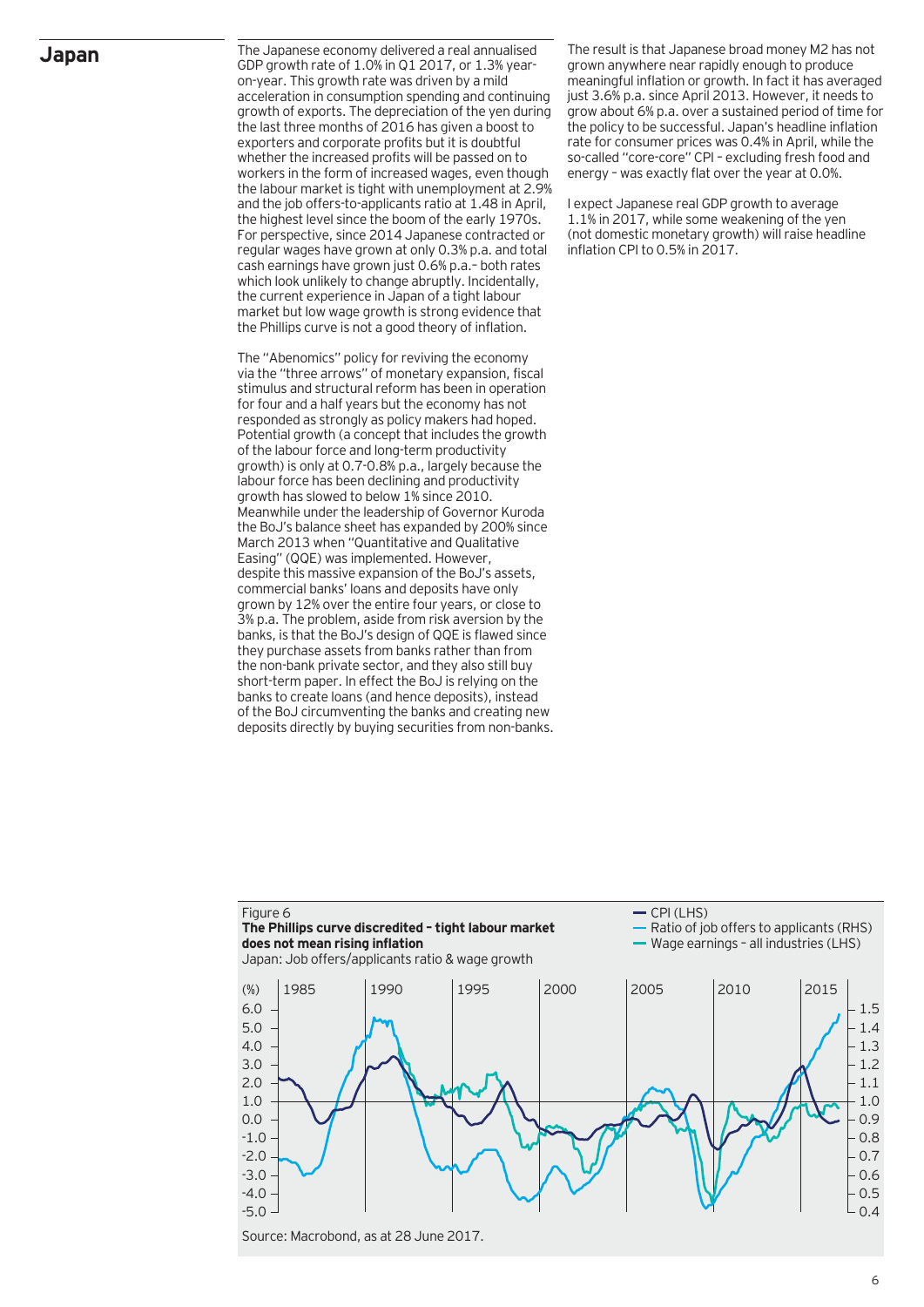# **China and Emerging Asia**

The Chinese economy has been experiencing divergent trends in policy over the past year and different sectors have responded with varying performance. On the one hand there were numerous stimulatory measures: government provided a fiscal boost by accelerating its spending from 8% to 18% between late 2015 and the end of 2016, and the central bank lowered banks' deposit and lending rates until November 2016. At the same time the authorities eased lending standards for mortgages and cut auto sales taxes from 10% to 5%. On the other hand domestic credit growth in China has slowed abruptly from 25% to 17% year-on-year over the past year, the auto tax was raised again to 7.5% and since November the People's Bank of China (PBC), China's central bank, has started raising interest rates, lifting the 3-month Shanghai interbank offered rate (Shibor) and 3-month repo rates by almost 200 basis points since the start of the year. In part the PBC has been closely following the Fed to prevent the Chinese currency depreciating; in part they have been keen to curtail a renewed surge of house prices. House prices in Tier 1 cities like Beijing, Shanghai and Guangzhou had increased by 28% year-on-year last September and had slowed to 13.5% by May 2017.

The main explanation for these seemingly contradictory policy moves is that the 19th National Congress of the Communist Party will be held in Beijing during the autumn - this is widely seen as a key opportunity for President Xi Jinping to consolidate his power, reshuffling the members of the State Council and nominating his loyalists to the top posts. Ahead of this Congress the political imperative is to keep everything stable, and above all to maintain the economic momentum of the economy. This has necessitated a series of moves – sometimes easing, sometimes tightening - to prevent short term problems from developing into full-blown crises.

Domestically the growth of real GDP was reported at 6.9% in the first quarter, marginally higher than the 6.7-6.8% growth reported during the four quarters of 2016. However, the Li Keqiang estimate of real GDP - named after China's premier and based on readily available data – has surged since late 2016, reflecting a temporary recovery of a number of basic industries such as steel, coal and electricity. On the external side, China's exports have also recovered from -7.4% year-on-year (on a three month moving average

basis in US\$ terms) in October 2016 to 11% in May. Imports have recovered even more sharply to a peak of 25% in March, and slowing to 15.6% in May. Given that the recent upswing in imports may be associated with base effects stemming from commodity price weakness in late 2015 and early 2016 and currency movements over the period, we should be cautious about drawing any strong conclusions but based on these data points it does seem that the prolonged slump in world trade may at last be easing.

Since China is by far the largest emerging market and the biggest buyer of commodities on world markets, the growth – or lack of growth - of China's imports matters immensely to a large number of commodity exporters, both developed and emerging. If China can engineer a steady domestic recovery over the next year or two, the outlook for those commodity exporting economies will improve considerably. However, in light of the continuing sub-par recovery in the developed western economies, it may not be possible for China alone to act as a global locomotive for all commodity producing economies. For the year as a whole I expect 6.5% real GDP growth and 2.1% consumer price inflation.

Turning to the smaller, manufacturing economies of East Asia which are heavily involved in regional supply chains that include China, their outlook will depend far more for export improvements on the on-going business cycle upswings that are under way in the US and Europe than on a turnaround in the domestic Chinese economy. Korea, Taiwan and Hong Kong are only expected to grow at 2-3% this year, while the ASEAN economies are expected to grow at 4.8%. These real GDP growth rates are generally below past trends, reflecting the challenges faced by all export-oriented economies in a world of slow global trade growth.

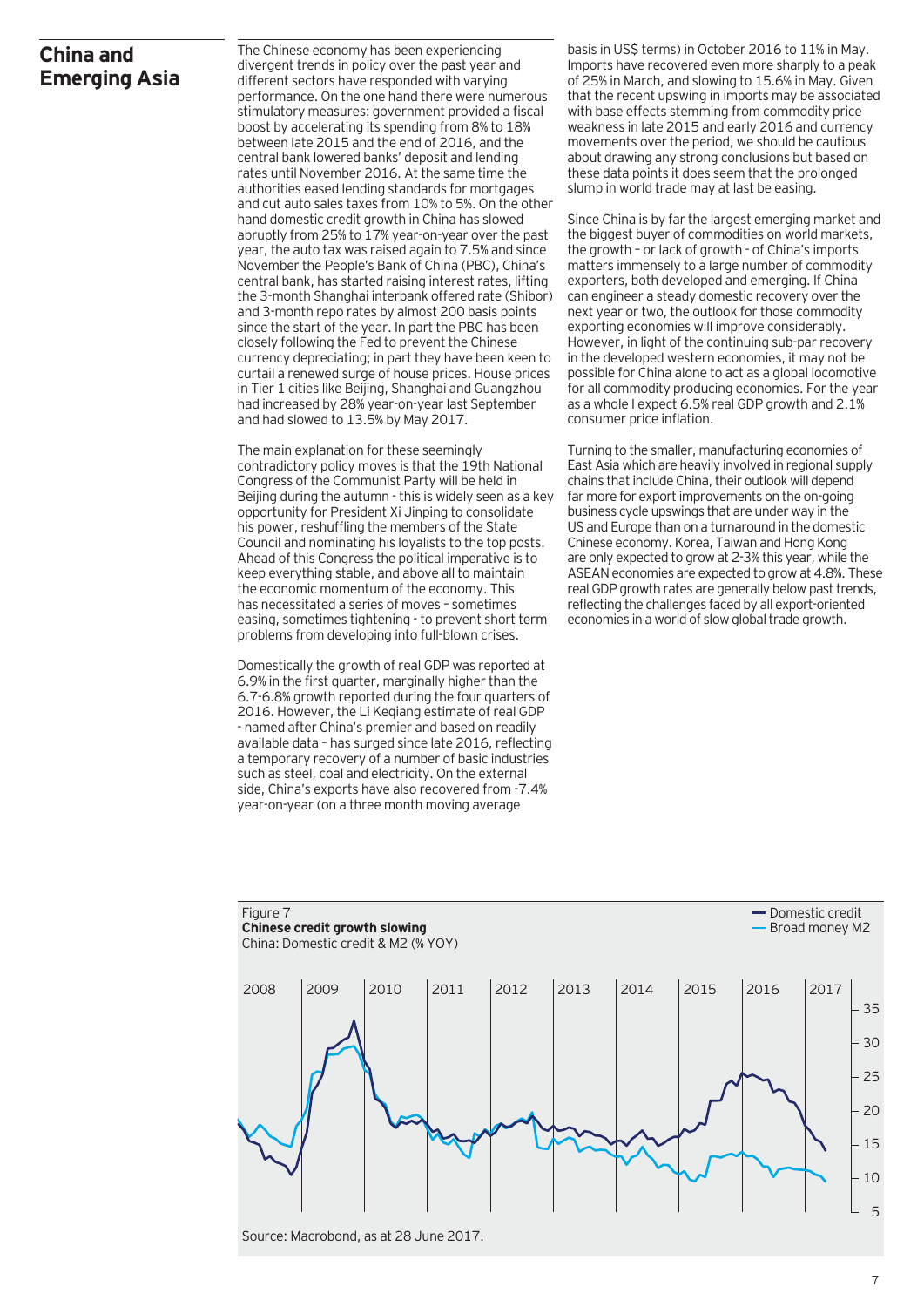## **Commodities**

My fundamentally bearish stance on the outlook for commodity prices remains intact although the recovery of oil and metal prices in 2016 began to suggest that the bear phase might be coming to an end. However, with Mr Trump's infrastructure plans mostly still on the drawing board and China curbing credit expansion, commodity prices have weakened. Here I focus on just two key areas; oil and metals.

The current downturn in oil prices has smashed OPEC's hopes of an oil price recovery resulting from their production cut agreement. Initially, following their agreement in November to cut output by 1.8 million barrels per day, the price of West Texas Intermediate (WTI) crude rose 35% between November 2016 and February 2017. However, since 23 February crude prices have fallen about 20% to around US\$44 at the end of June.

I believe that OPEC's tactics are basically futile as the whole market structure has been disrupted by the emerging US shale oil industry becoming the marginal producer. US producers' response to OPEC's production cut was to ramp up production. Since the OPEC agreement on 30 November the US rig count is up 345, or 60%, US crude oil production is up 7.4% and the US is now pumping 9.33 million barrels per day. Thus despite the cartel agreeing to continue the cuts through March 2018, it is hard to see any sustained rally in the oil market. On the one hand not only are Nigeria and Libya increasing production (with OPEC's approval), but on the other hand the diplomatic rift between Qatar and its Arab neighbours has failed to impact the oil price as would have traditionally been the case. Given years of excessively high oil prices, global supplies have been growing in direct response. With those new supplies finally reaching the market, it would now take a massive geo-political crisis to shift the oil price to a rising trend.

Turning to metals, between November and March speculators and other market participants were confident Donald Trump would be able to implement his much-vaunted infrastructure investment plans. A pickup in demand for steel, copper and other base metal demand was therefore widely predicted. Accordingly, prices rose across metal markets ahead of the supposed infrastructure spending surge. However, it now seems far less likely that any significant increase in infrastructure will materialise. So far the prices of copper and steel have stabilised, rather than given up their gains. Aluminium and copper are both still up 9.4% and 12% respectively since the US presidential election on 8 November 2016. Zinc is also up 5.6% in the same period but has retreated somewhat, perhaps due to a decline in demand for galvanised steel in China, which is zinc's main use.

Chinese iron and steel prices are reacting to the Government's policies, notably efforts to control credit expansion in the economy, to moderate commodity speculation, and to close down inefficient production plants. Chinese iron ore prices have fallen 36% since March 2017 thanks to the authorities' efforts to control oversupply in the steel sector by mothballing and removing production capacity. The authorities have shuttered 50 million tonnes of official steel production capacity while in addition aiming to close down completely the illegal unofficial steel producers. They have so far reached 85% of their targeted reduction in official steel capacity. Prices of Chinese domestic rolled steel are up 16.6% in the same period and the supply of steel has fallen, suggesting that their efforts are working. This result is seemingly contrary to official data which shows a rise in output, but this is because the official data does not take into account the output of unofficial producers, which has virtually ceased.

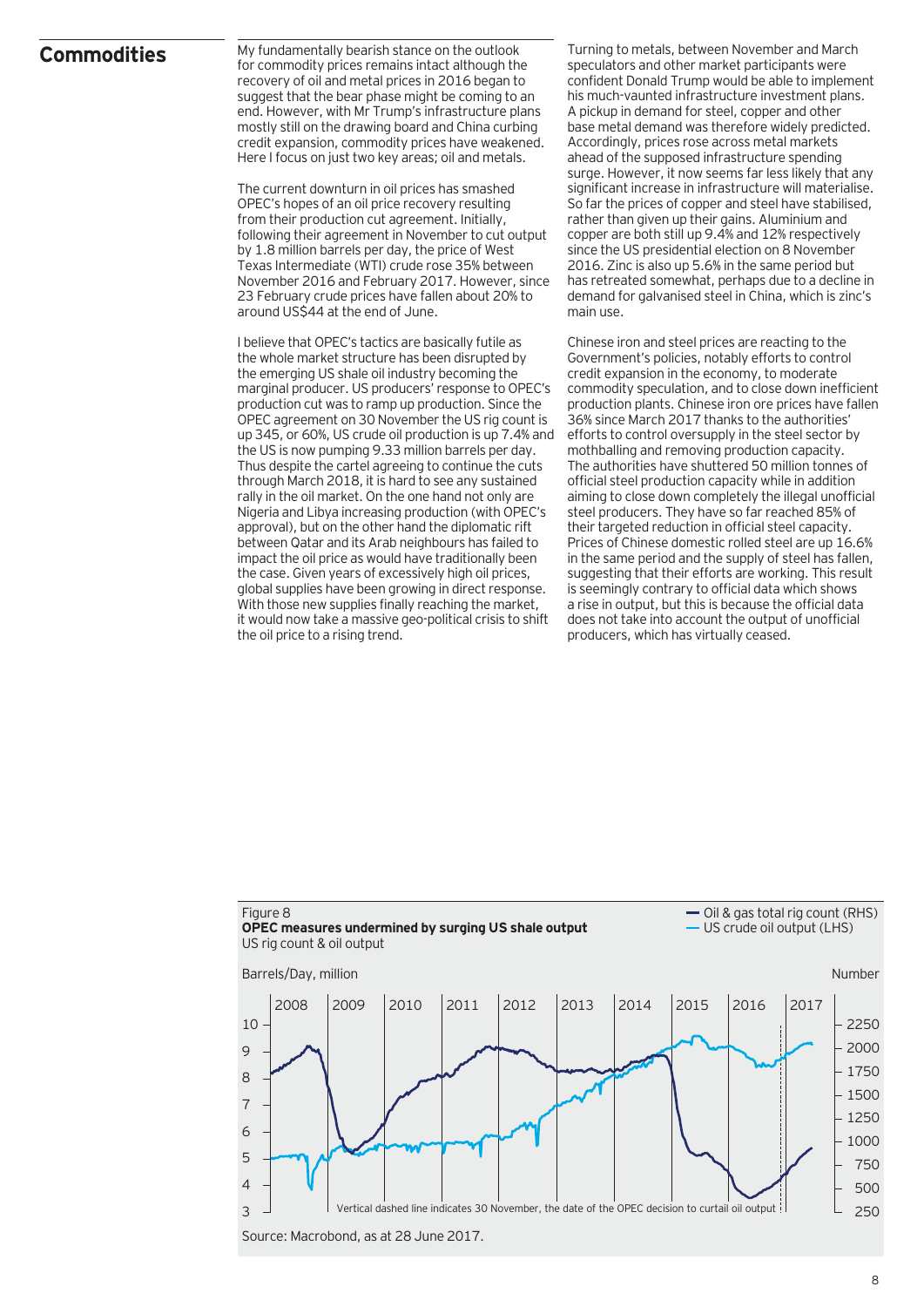# **Conclusion**

The Trump "reflation rally" that drove equity markets across the developed and emerging world in the four months after the US election has continued but it is more due to the underlying expansion of the US business cycle than to any Trump effect. This is clear from the fact that US bond yields have been falling, suggesting that economic activity and/or inflation are likely to weaken.

The recovery in the US is now percolating out to other areas. Improved performance in Europe, Japan and non-Japan Asia owe much to the spiller effects of the US upswing.

With the US Fed having moved to raise interest rates (NB to normalise but not tighten monetary policy) four times - most recently in June - the critical issue will be whether money and credit growth can be sustained at 6-8% p.a. as the Fed shrinks its balance sheet. If increased auctions of Treasury and Agency debt (as a result of the runoff of securities from the Fed's balance sheet) crowd out credit to the private sector or induce risk aversion on the part of the banks, then there is a real risk of a broader slowdown in 2018. That is not my base case, but investors need to be mindful of this possibility.

### **John Greenwood**

Chief Economist, Invesco 28 June 2017